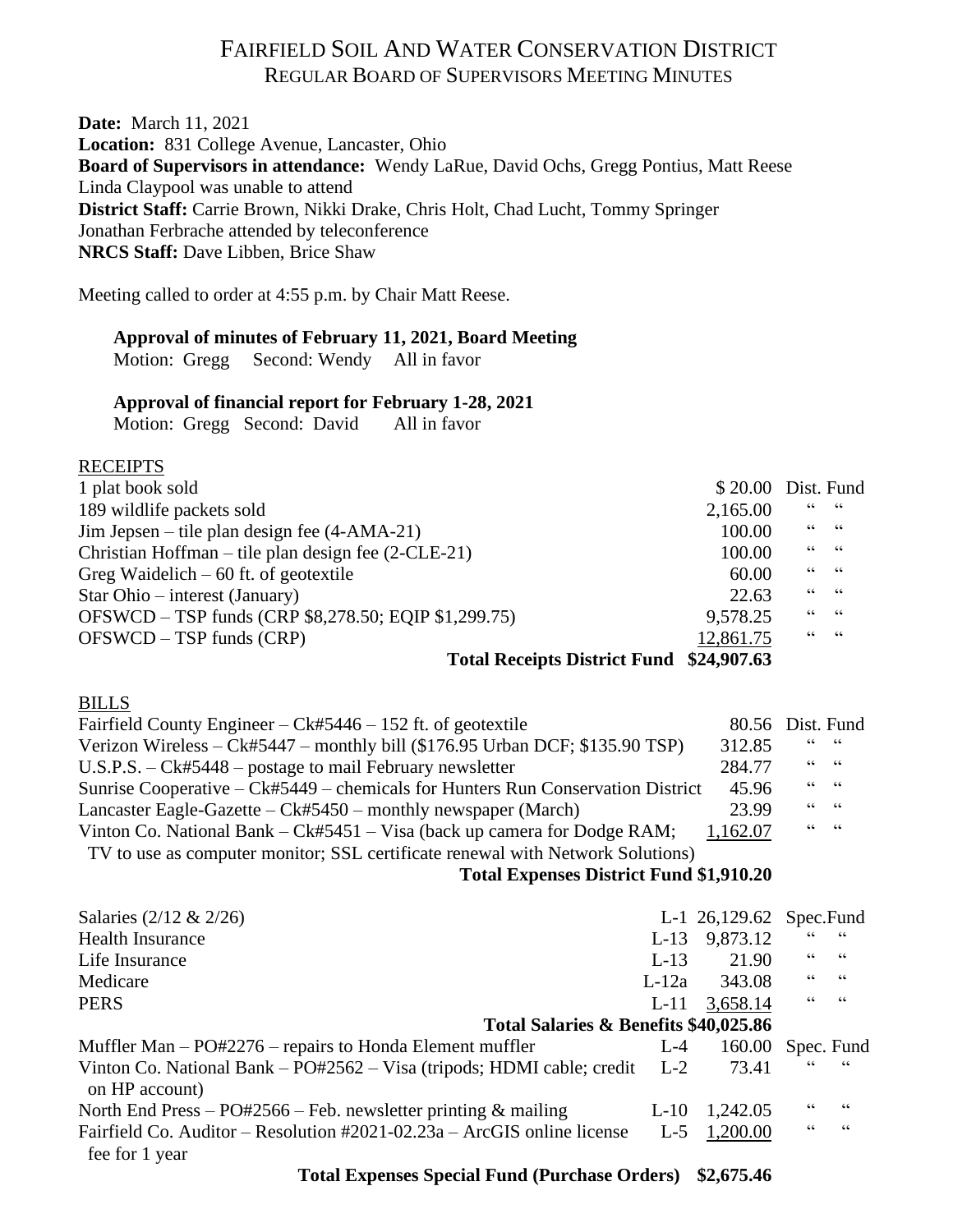PURCHASE ORDERS

Speedway SuperAmerica LLC – Blanket PO#1061 L-2 2/11 Monthly fuel bill \$221.93

*Current Balance \$1,083.51*

BP America – Blanket PO#989 L-2 2/10 Monthly fuel bill \$53.57 *Current Balance \$746.43* Time Warner Cable – Blanket PO#1055 L-5 2/16 Monthly business class service \$106.98 *Current Balance \$962.82* DISTRICT FUND BALANCES AS OF 2/28/21 \$437,038.67 Total balance in District Account \$263,322.94 **-** Balance in Star Ohio \$173,715.73 - Balance in District Checking Account \$268,745.91 Amount to be used only for the following programs/grants/etc.: \$106,000.44 - Sediment & Erosion Control Inspection Fees – RPC projects (Any unused amount is returned) **Restricted Funds** \$93.17 – Amount that can be used for a project utilizing the following funds: \$66.36 – Mall Wetland Sign Funds **Assigned Funds**

\$26.81 – Land Lab Funds (Quail Unlimited donation) **Assigned Funds** \$2,255.84 – Clear Creek Funds **Restricted Funds** \$6,500.00 – EPRI Grant Funds – Hague **Restricted Funds** \$68,279.38 - Current Staff Liabilities (comp & vacation leave) **Assigned Funds** \$85,617.08 - Contingent Staff Liabilities (Unemployment–25% of prior year's

salaries) **Assigned Funds**

\$168,292.76 Total undedicated funds

PETTY CASH Beginning Balance \$22.23 Ending Balance \$15.68

**RECEIPTS** None

**BILLS** 1 newsletter returned  $$.55$ 6 newsletters returned (3 at \$.63/ea.;3 at \$1.37/ea.) 6.00 \$ 6.55

#### SPECIAL FUND BALANCES AS OF 2/28/21:

Balance in Budgeted Appropriation Account - \$492,028.85 Balance in Special Account – \$442,487.50 (Actual Cash)

2020/2021 STATE MATCH Received to date - \$213,258.00

Amount allocated - \$284,342.00 Outstanding balance (to be received in 2020/2021) - \$71,084.00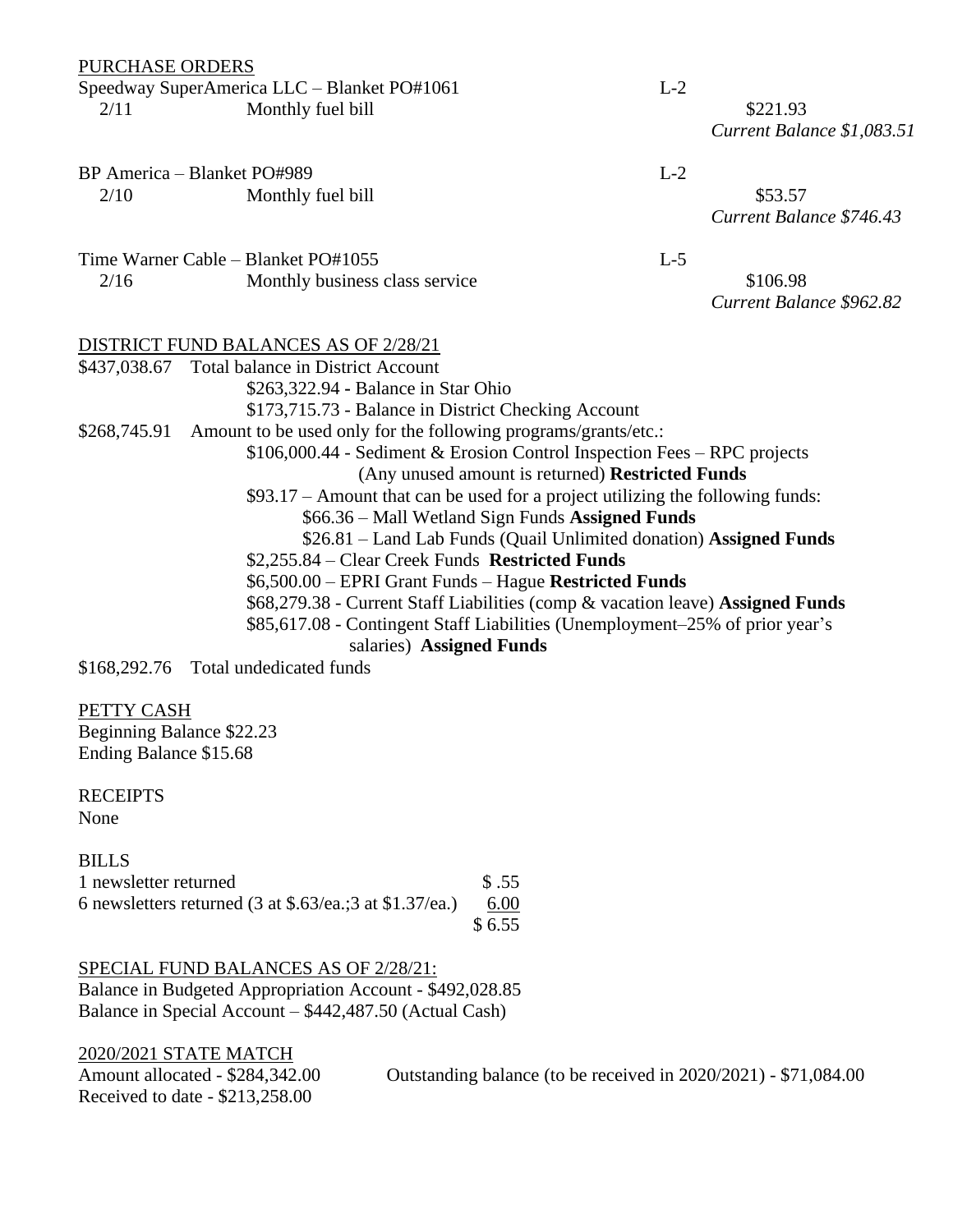# **Special Fund Account Balances**

- L-1 Salaries \$288,740.78 L-10 Advertising \$3,757.95 L-2 Supplies \$4,343.38 L-11 PERS \$40,423.72 L-3 Equipment \$3,500.00 L-12 Worker's Comp. \$5,000.00 L-4 Repair & Maintenance \$4,140.00 L-12a Unemployment \$10.00 L-5 Contract Services \$22,019.22 L-12a Medicare \$4,413.84 L-6 Rentals/Lease \$0 L-13 Health Insurance \$99,253.76 L-7 Specialized Services \$4,500.00 L-13 Life Insurance \$226.20 L-8 Scholarship \$0 Vacation Payout \$7,700.00 L-9 Travel Reimbursement \$4,000.00
- 

# **Vacation, Sick & Comp Leave Balances (as of 2/26/21)**

|                       | Sick Leave | Vacation Leave | Comp Leave | Personal Leave | <b>Personal Wellness</b> |
|-----------------------|------------|----------------|------------|----------------|--------------------------|
| Carrie Brown          | 613.56     | 170.70         | .63        | 32             | 9.5                      |
| Nikki Drake           | 1383.70    | 537.70         | 5.65       | 32             |                          |
| Jonathan Ferbrache    | 412.45     | 276.35         | 3.39       | 32             |                          |
| Christina Holt        | 976.63     | 555.58         | .64        | 32             |                          |
| Chad Lucht            | 2600.51    | 488.90         | 2.9        | 32             | 46.75                    |
| <b>Tommy Springer</b> | 1084.34    | 302.35         | 6.4        | 32             |                          |

# "Dedicated Conservation Fund"

Vinton County National Bank

# RECEIPTS

Vinton Co. National Bank – checking account interest (January)  $\qquad$   $\qquad$  7.94

# BILLS

None

# DEDICATED CONSERVATION FUND BALANCE AS OF 2/28/21:

\$248,743.40 Total Cash Balance \$3,215.55 - Interest Earned \$14,917.37 – GPS/GIS Service Funds from Fairfield County Utilities (Water Valve) **Assigned Funds** \$23,646.11 – Pesticide Application **Committed Funds** \$82,758.70 – Engineering Program Funds **Committed Funds** \$124,205.67 - Urban Program Funds **Committed Funds**

There were no public comments.

The OFSWCD Annual Meeting was discussed. There was only one resolution for the delegate session, and it passed with all but one vote to abstain.

Brice gave the NRCS Report. He has been busy processing around 30 EQIP applications, which need ranked by April 6. They have 8 applications for CSP, deadline is March 31. Walnut Creek Seeds, LLC and the Ohio No-Till Council will be hosting a Spring Field Day Webinar on July 7.

Chad did a presentation on the HyDrone, and Franklin SWCD has approached him about using/renting our HyDrone. We do not want to just hand them the equipment; we would rather have one of our employees with it. Chad gave more information on the MS4 project that they are wanting to use it for (case study in Hilliard). Equipment price was based on true cost of it (Chad's time plus equipment costs). Franklin would do the post processing of the data, which takes a lot of time. Chad came up with \$100/hr. which covers his time, travel